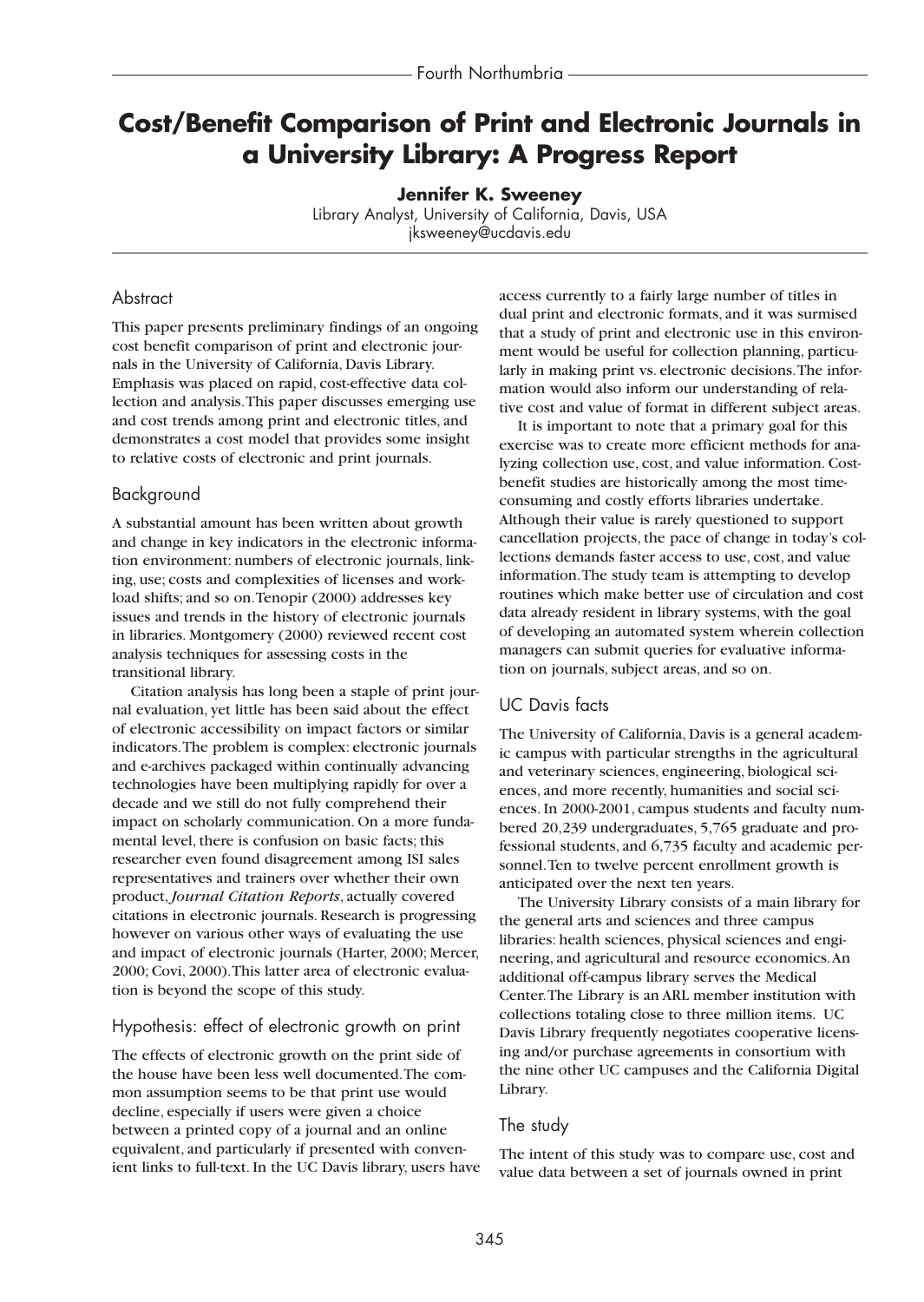format over a specified time period, with a set of journals owned in both print and electronic formats – the "hybrid" collection – during the same time period. Our primary goal was to identify characteristics of use, cost, citation patterns, and so on, particular to the print-only and hybrid print/electronic environments.

Key questions to be answered included: what was happening to the print titles where we had an electronic copy available? How do we compute a cost-peruse of an electronic journal? How do we account for differences in licensing terms? How can we compare this to a cost per use for a print subscription? Has the availability of electronic versions of scholarly journals had an effect on citation patterns, such as might show in impact or immediacy factors? Does having a journal carried in or excluded from an aggregated product affect use?

#### Data collection

We started with a set of data associated with a traditional cost-benefit analysis: use and cost data, impact factors and immediacy indexes, the number of abstracting and indexing (A&I) resources providing coverage, and the number of years of library holdings. Cost and print use data was collected for the time period 1998 to 2000; electronic use for 2000; citation data for the years 1993 and 1999; and A&I coverage information for 2000.

It is important to note that at the time the use and cost data were collected, UC Davis Library did not have an integrated library system (ILS).Although the team has created and will continue to refine a database, query structure, and report formats in Microsoft Access™, data extraction routines will likely have to be rewritten for the ILS when it is brought online in 2002.

Use data for our print titles came from a DRA circulation module, cost information from an Innovative Interfaces acquisitions program. Impact factors and immediacy indexes came from ISI *Journal Citation Reports*. A&I coverage data will be extracted from the JAKE database<sup>1</sup>, as will be full-text/aggregator availability. Electronic journal use data was provided from the vendors.

Approximately 1,100 titles were included in the preliminary exercises reported below; 623 titles available in print and electronic formats, and 584 titles in print only. Print/electronic titles were selected from three vendors whose use statistics were reasonably consistent and whose license agreements and pricing structures were similar. Print only titles were selected at random from the balance of the journal titles whose use and cost data were quickly verifiable.

#### Preliminary results

Following are highlights of the preliminary cost and use analysis.

#### 1) USE

Total print use for all 1,100 titles in this study declined from 1998 to 2000 (figure 1). [P=print only; PE=print/electronic]





#### $\blacksquare$  P print use **□ PE print use**  $\Box$  PE online use

- Total print use of titles owned in print format only was about half that of total print use for titles also available online.
- The use of print-only titles actually increased 2 percent from 1998 to 1999. In 2000, however, print use of these titles declined 10 percent (figure 2).



- In contrast, print use of titles also provided in electronic format (PE) declined 2 percent from 1998 to 1999. Print use of these titles declined an additional 23 percent in 2000.
- Online use of journals continues to increase exponentially, although it is difficult to calculate use prior to 2000 because of irregular use reports (1998 and 1999 use was estimated for figure 1). Over 110,000 articles were viewed or downloaded during 2000 for the 623 titles in this study. In contrast, total print use of these titles, as measured by circulation or re-shelving transactions, was around 50,000.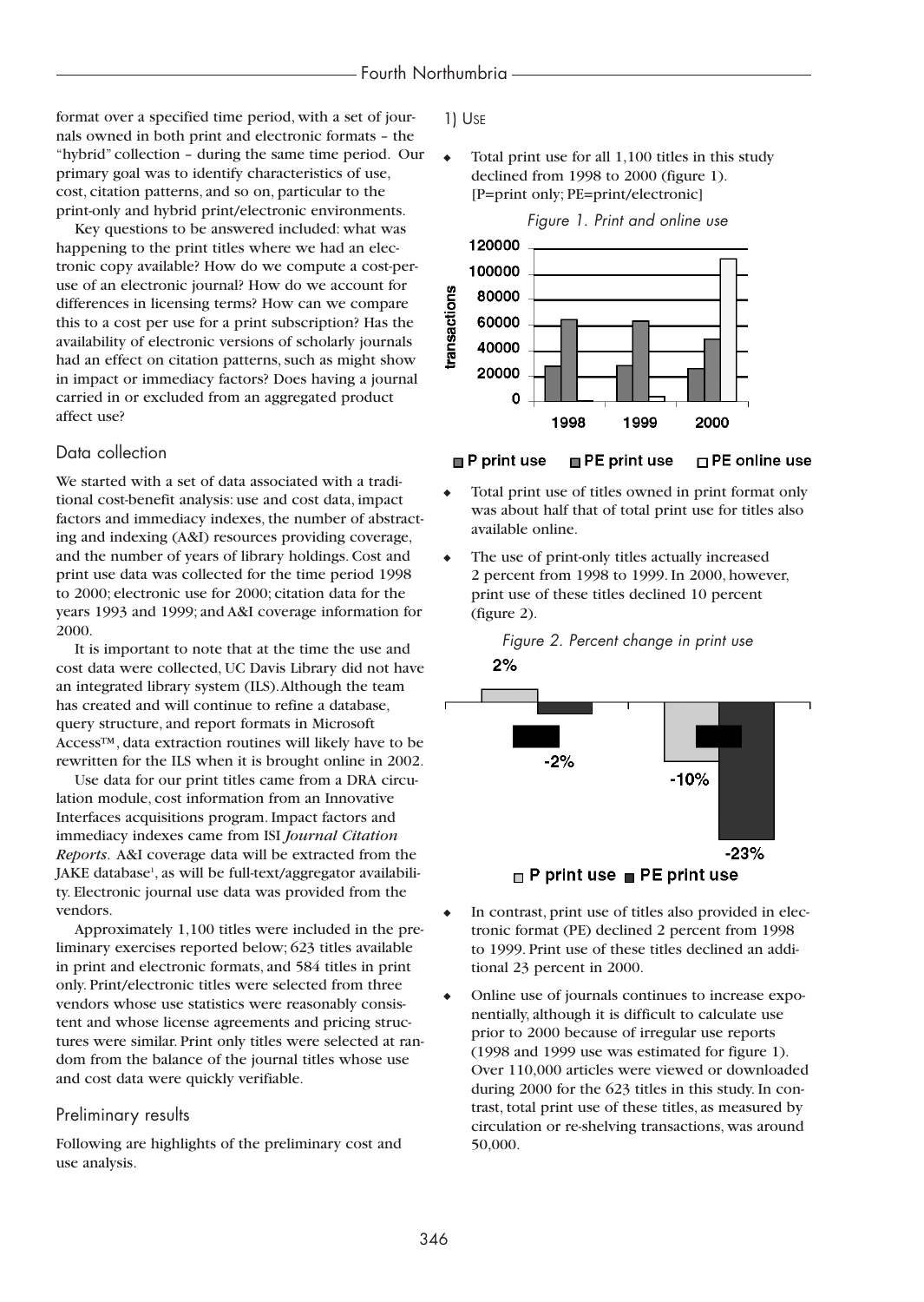#### 2) COST

Compiling accurate costs continues to be one of the most time-consuming parts of the study.The data for these 1,100 titles are approximate, and are based on order records from Innopac as well as information from the California Digital Library and vendor lists.Title-bytitle review is still necessary to assure accuracy.

For the titles in this study, average cost per print use for print-only titles is about half that of titles also available online (\$24 vs. \$56 in 1999).

In the electronic environment, we have several other complicating issues that seem to preclude pursuing the same type of simple print cost per print use calculation. Detailed discussion is beyond the scope of these proceedings but these include access restrictions, annual fees paid by the California Digital Library, and size of back-files.As Odlyzko (1999), Montgomery (2000), and others have noted, costs of managing and maintaining an electronic journal collection are different from costs in the print collection, for example:

- print journals generate costs in stacks, processing, binding,and periodicals desk,where e-journals do not.
- acquisition of e-journals has shifted staffing patterns to accommodate online processing, license management, and trouble-shooting, among other tasks. In addition, even as estimates of staffing are accurate for the tasks being performed in the current environment, these will certainly change quickly as we begin operating an integrated library system, and as we continue to respond to changes in the external serials environment (changes in vendors, holdings, technology).

Despite these limitations, we can examine these "other direct costs" for print and electronic subscriptions at a given point in time to get a more accurate picture of the costs of print vs. electronic. For example, in 1999, subscription and other direct costs for current journals amounted to approximately (figures 3 and 4):





Applying this model to a very simple cost-per-use formula using the data collected on the 1,100 sample titles, the differences between electronic and print average cost-per-use amount to \$24 per use for print titles and \$11 per use for electronic. While this oversimplified approach does not take into account indirect costs of facilities, systems, public services, and administrative activities spread throughout the library, it does indicate that despite added licensing and other acquisitions and management costs, higher levels of electronic use have resulted in more cost-effective access.

#### Measuring print and electronic use

An important variable to be addressed at this point is the inherent difference in measurement techniques between print and electronic journals.As McClure and Lopata (1996) have noted, the ways we calculate print and electronic usage do not measure the same thing. How can we compare the two?

In our study, print use is derived from scanning items as they are re-shelved, and includes all use: outside circulation and in-house use, as well as use by all users: students, faculty, staff, non-UC. No attempt is made to prevent users from re-shelving their own materials, nor do we observe any other characteristics of use. Because of this, we know that our estimate produced by scanning will thus be less than some unknown "actual" value. We can assume, however, that the amount of error between our transactions records and the unknown actual use will approach a constant rate for the collection as a whole. In other words, our system is not exact but it is consistent.And more importantly for trend analysis, it is consistent over time.

Electronic use on the other hand, is purported to be a more precise figure, despite the current wide variation in vendors' methods for calculating article "views", "downloads", etc.This variation will likely continue to decline over time as pressure is brought to bear from various library groups for better consistency. For now however, we could assume, based on our limited knowledge of user behavior, that the amount of electronic use is possibly over counted to some also unknown degree.